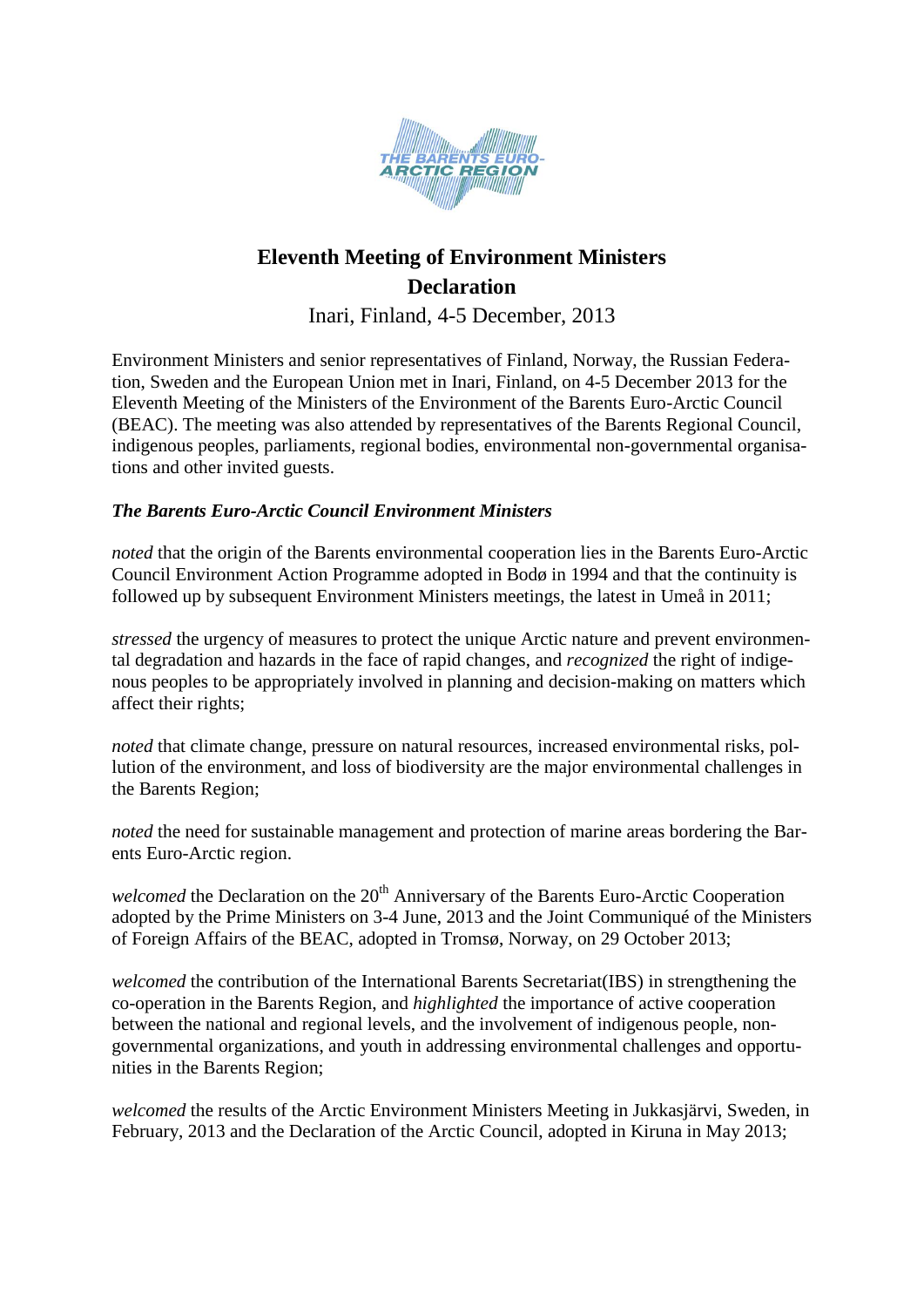*expressed* appreciation of the financial support for the Barents environmental cooperation from the Nordic Environment Financing Corporation, the Nordic Council of Ministers, and the European Neighbourhood and Partnership Instrument (ENPI), and *welcomed* the progress of the Northern Dimension Environmental Partnership projects in the Barents Region.

## **CLIMATE CHANGE**

The Arctic and the Barents Region are among the areas in the world where the effects of climate change can be most clearly detected and where temperatures are projected to rise the most. These changes will have severe impacts on both societies and ecosystems. The Barents Regions can contribute to mitigation of climate change by reducing local greenhouse gases and black carbon emissions. Adaptation to climate change presents major challenges in the Barents Region, and requires cooperation at national, regional and local levels.

#### *The Environment Ministers*

*expressed* commitment to work together with other countries to conclude a binding global climate change agreement under the UNFCCC no later than 2015, and to contribute to the efforts to meet the long-term goal of limiting the increase in global average temperature to below two degrees Celsius above pre-industrial levels;

*called for* further efforts for mitigation and adaptation to climate change in the Arctic including efforts to reduce emissions of short-lived climate pollutants, and *encouraged* coordination with the Arctic Council and Nordic Council of Ministers on these issues;

*adopted* the Action Plan on Climate Change for the Barents cooperation, which was endorsed at the 14th Session of the BEAC, 29 October 2013, and *underlined the importance* of the follow-up to and implementation of this plan by the BEAC Working Groups under the active leadership of the Committee of Senior Officials;

*encouraged* the WGE, its Subgroups and the RWGE to enhance their efforts in mitigation, adaptation, research and outreach as outlined in the Action Plan.

#### **THE BARENTS ENVIRONMENTAL "HOT SPOTS"**

The Assessment of the Hot Spot Report presented to the BEAC Environment Ministers concluded that the target agreed ten years ago to launch environmental measures at all of the Barents environmental "hot spots" by 2013 has been reached. At the same time, these measures are very different in character, stage of implementation and scale, and a lot of work still remains before the main environmental issues connected to the "hot spots" are solved. The need to integrate environmental considerations into all economic and industrial activities is therefore more topical than ever.

#### *The Environment Ministers*

*noted* with appreciation the results reached in ten years of cooperation on "hot spots", and *acknowledged* increased regional engagement and the work done in the Russian parts of the Barents Region, as well as the progress at many of the "hot spots";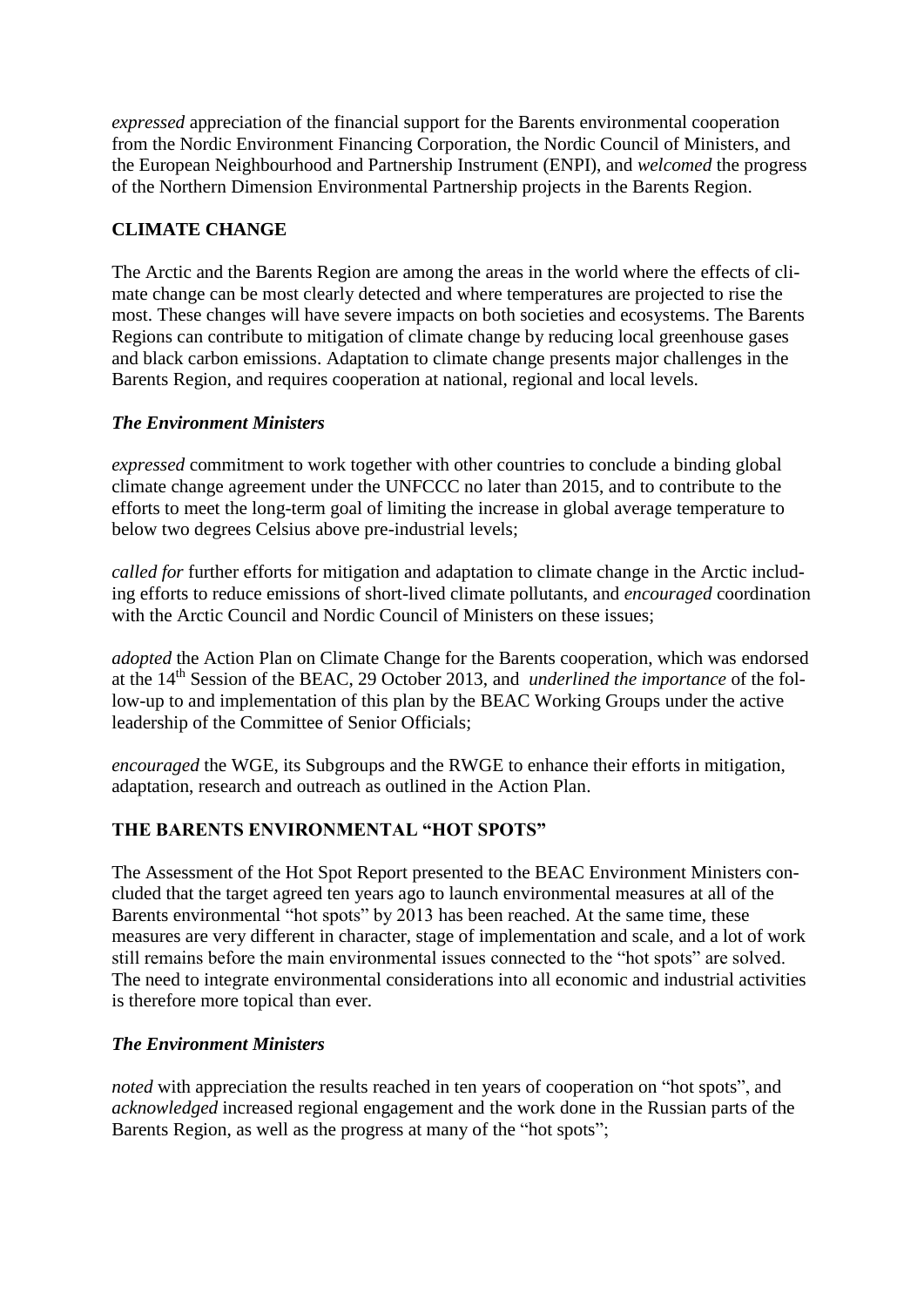*Assented* to the exclusion of the following Barents environmental "hot spots" from the list: Arkhangelsk heat and power plant (Arkhangelsk-A2), Handling of mercury-containing wastes (Nenets-N4), and Gas emissions from Kondopoga pulp and paper combined mill (Karelia-K1); and *encouraged* further application of the Hot Spots Exclusion Procedure approved at the ministerial meeting in Tromsø in 2010 at the remaining 36 "hot spots" and continued implementation of abatement measures at these "hot spots";.

*encouraged* the WGE to consider the need to update the existing "hot spots" list in order to focus abatement measures on solving the most acute environmental problems; to complement the work on "hot spots" a sectoral approach should be developed;

*welcomed* the contribution of NEFCO and its Barents Hot Spots Facility and the Northern Dimension Environmental Partnership in the work aimed at "hot spots" exclusion*,* and *encouraged* implementation of relevant environmental investment projects and further exploration of possibilities for synergies within the framework of the BEAC WGE and the Arctic Council, including its Project Support Instrument, and other sources of financing;

*encouraged* the SHE to enhance information and dissemination of the results of the work with the "hot spots".

## **CLEANER PRODUCTION AND ENVIRONMENTALLY SOUND CONSUMPTION**

The exploitation and use of natural resources in the Barents Region is increasing. An important challenge for the prosperity of the region is to develop a green economy and attract responsible, sustainable and environmentally sound economic activities to the area, while considering sustainable use of natural resources and ecosystem services.

#### *The Environment Ministers*

*acknowledged* the Conference on Best Environmental Practices in the Mining Sector in the Barents Region, held in April 2013 in Rovaniemi and *encouraged* further strengthening of environmental cooperation in the mining sector;

*called for further work to disseminate knowledge and enhance capacity on Cleaner Produc*tion, Best Available Technologies (BAT) and Best Environmental Practices (BEP) in all economic sectors in order to improve environmental performance and resource efficiency in the Barents Region including the Barents "hot spots";

*acknowledged* the work on the education project in cooperation with the BEAC Joint Working Group on Education and Research.

#### **NATURE PROTECTION**

In the Barents Region there is still a unique possibility of reaching the global goals of the Convention on Biological Diversity to secure a broad, representative and effectively managed network of protected areas. Such areas are a mainstay of biodiversity conservation, while also contributing to people's livelihoods and ecosystem services, particularly at the regional and local level.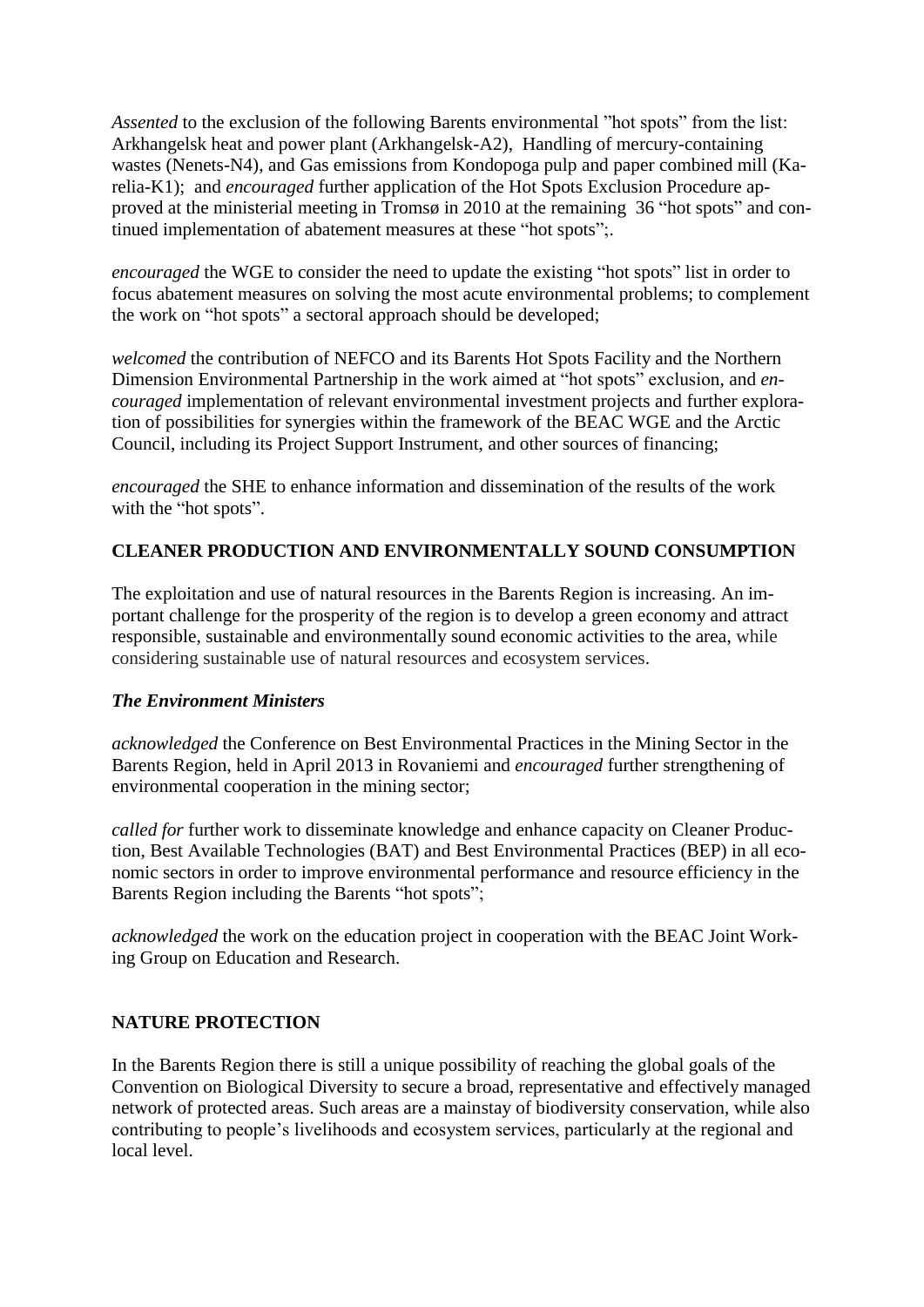#### *The Environment Ministers*

*welcomed* the progress in establishing new protected areas and *stressed* the need for prompt implementation of planned protected areas as an important measure for achieving the Aichi biodiversity targets

*encouraged* enhanced cooperation with the Arctic Council,the Convention on Wetlands (Ramsar), the Convention on Migratory Species (CMS), and the International Union for the Conservation of Nature (IUCN)

*Noted with appreciation* the results and recommendations of the Barents Protected Areas Network project, and *encouraged* further development of the second phase of the project and dissemination of its results, as well as to consider inclusion of terrestrial habitats that are underrepresented in the network and compilation and map presentation of coastal areas.

*called for* finalization of a strategy to protect the last pristine boreal forests in the Barents Region and *underlined* the need for continued co-operation on wetland conservation according to the Ramsar Convention objectives;

*acknowledged* the work of the Habitat Contact Forum (HCF) as a platform for co-operation on habitat issues, and looked forward to the next HCF meeting in 2015 in Russia;

*called for* further follow-up on the Green Belt of Fennoscandia (GBF) initiative, in accordance with the Memorandum of Understanding (MoU) which was signed in 2010 and *welcomed* further implementation and enhancement of the GBF project.

# **WATER COOPERATION**

Increasing pressure on water resources and changes in aquatic ecosystems are expected in the Barents Region because of the climate change and economic activities in the region. In many places of the Barents Region poor drinking water quality is still a major health problem for the local people.

#### *The Environment Ministers*

*encouraged* continued co-operation on transboundary waters and river basin systems to enhance the sustainable use and protection of the water resources from onshore and offshore pollution, and *stressed the need* for improving the quality of drinking water in the Barents Region;

*stressed the need* for facilitating investments and capacity building in order to improve water quality in the Barents Region and to harmonise monitoring methods according to international and national standards, such as the EU's Water Framework Directive and Russian legislation;

*highlighted* the exchange of information and experiences on water issues between countries and regions in the Barents Region;

*underlined the need* for further studies on the correlation between climate change and the state of water bodies with respect to mitigation and adaption to climate change, including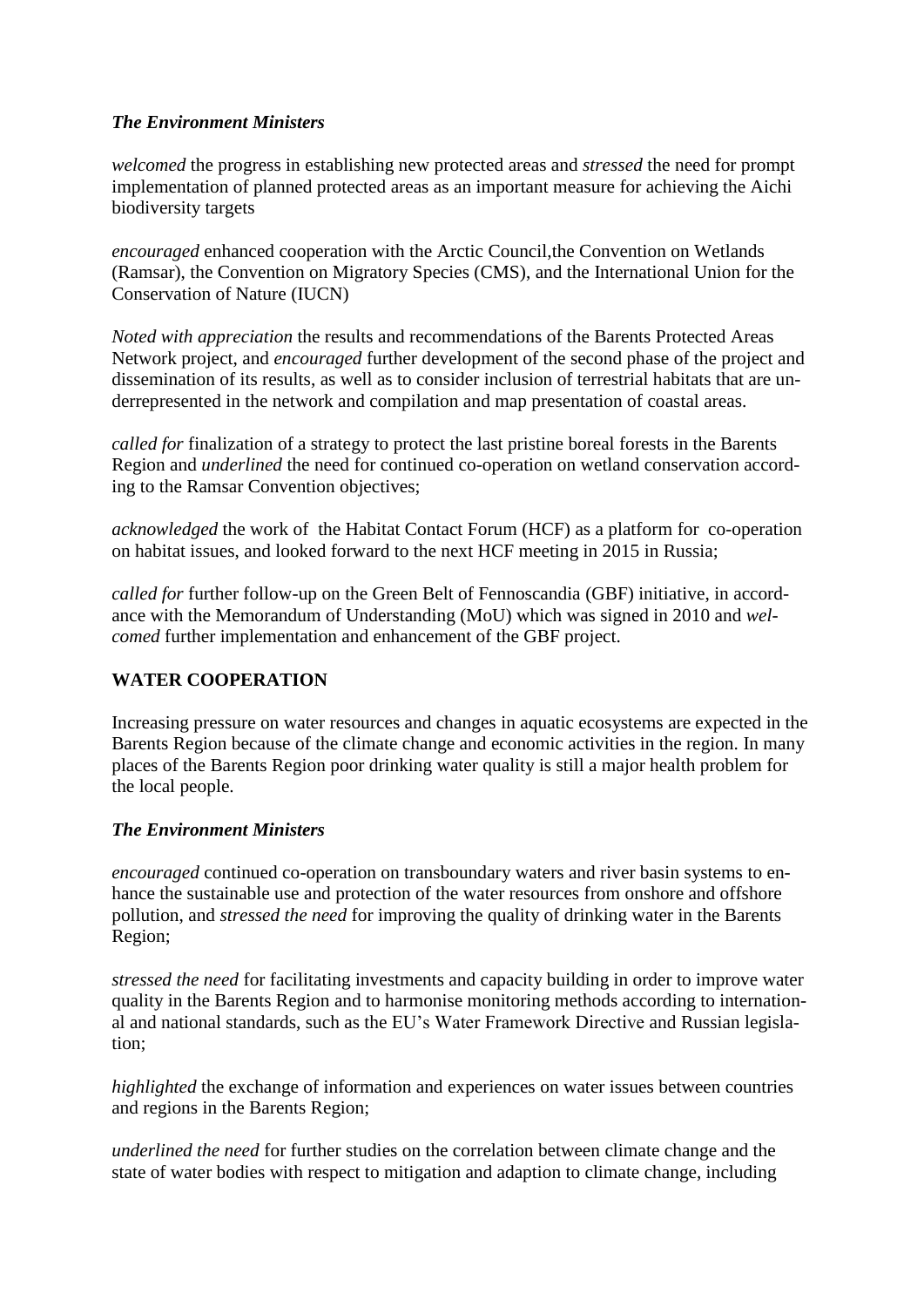issues such as flood prevention, water regulation, drinking water and sewage treatment facilities and infrastructure.

# **REGIONAL LEVEL COOPERATION**

The Regional Working Group on Environment promotes local and regional competence to engage in environmental work on the international level and to improve the exchange of information and know-how between the different regions through project implementation.

#### *The Environment Ministers*

*gave recognition* to the work of the Regional Working Group on Environment including the preparation of an Action Programme and *welcomed* regional activity in such fields as surface and drinking water protection and improvement, environmental monitoring, biodiversity conservation, minerals and mining and increasing environmental knowledge, as well as regional efforts with regard to the Barents environmental "hot spots";

*welcomed* the regional activities on Atlantic salmon (such as "Kolarctic Salmon" project) in the Barents Region, aiming at merging modern science with traditional knowledge in order to improve the future management of Atlantic salmon in the Barents Region;

*stressed* the great importance of further development and implementation of harmonised and standardised monitoring methods to handle jointly cross-border environmental challenges such as those addressed in the project "Trilateral Cooperation on Environmental Challenges in the Pasvik Area".

#### **FUTURE WORK**

#### *The Environment Ministers*

*endorsed* the Report of the BEAC Working Group on Environment and the Subgroups on the activities in 2012-2013;

*welcomed* the Communication Strategy for the Working Group on Environment and its subgroups and *recognised* the importance of the communication as an instrument in attaining the objectives laid out in the BEAC-WGE framework;

*expressed appreciation* of the work carried out in the BEAC Working Group, the Subgroups, and the Regional Working Group on Environment, and *recognised* that the participation of the regional level is a unique quality of the Barents cooperation and *encouraged* further measures to promote the participation of regional representatives in WGE activities;

*encouraged* the Working Group on Environment to continue its efforts in the fields of climate change, the green economy, mitigating environmental pollution and hot spots, nature protection, and water issues, and *requested* the WGE to consider the most appropriate structure of Subgroups needed for this work;

*supported* close cooperation between the WGE and the Regional Working Group on Environment, as well as with the Working Group of Indigenous Peoples, and *encouraged* cooperation with other working groups under the BEAC;